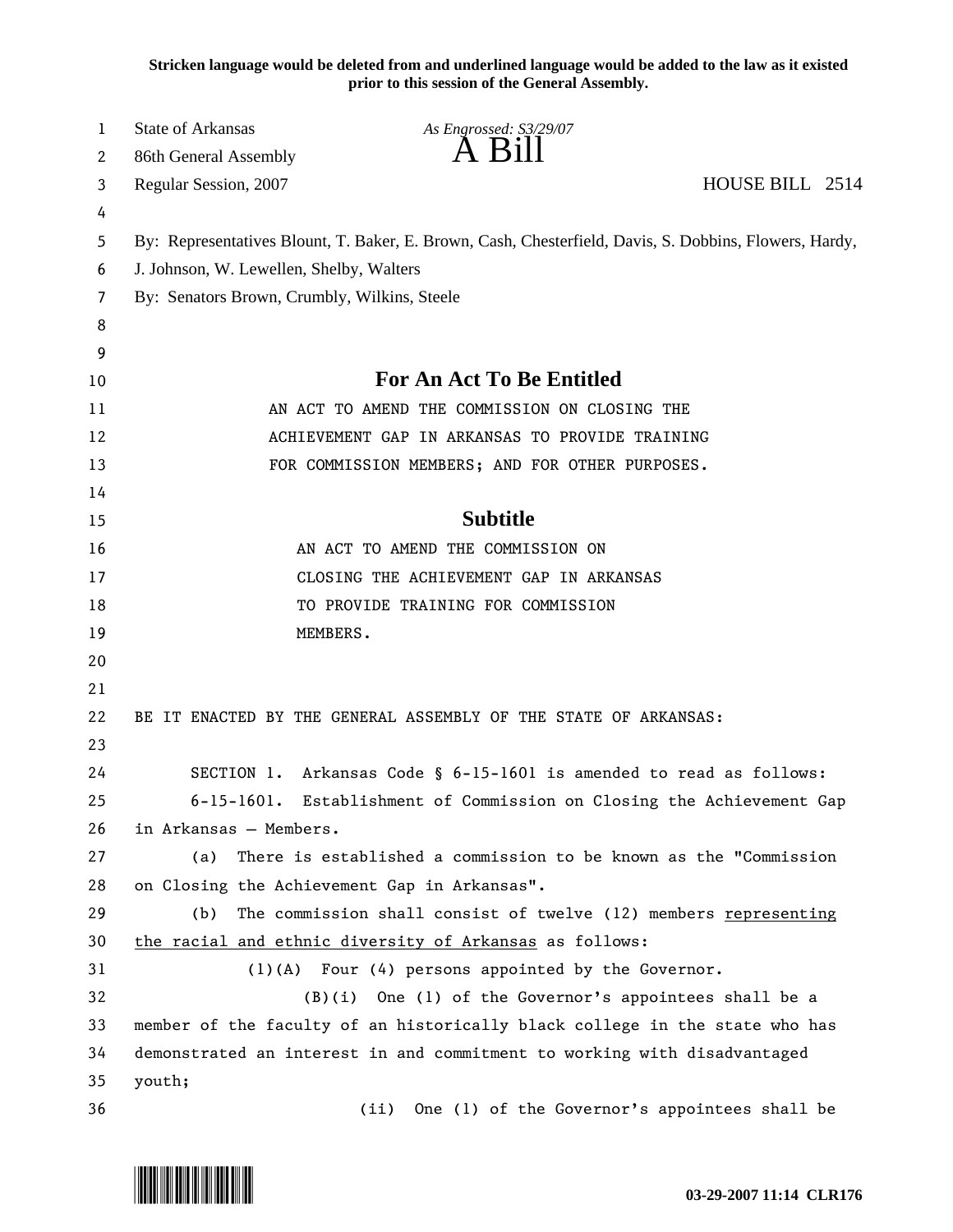1 an Hispanic who has demonstrated a commitment to education; 2 (iii) One (1) of the Governor's appointees shall be 3 a representative of business and industry in Arkansas; and 4 (iv) One (1) of the Governor's appointees may be a 5 representative of health and human services or a public school teacher; 6 (2)(A) Four (4) persons appointed by the President Pro Tempore 7 of the Senate. 8 (B)(i) One (1) of the President Pro Tempore's appointees 9 shall be a member of the faculty of an historically black college in the 10 state; and 11 (ii) One (1) of the President Pro Tempore's 12 appointees shall be a minority who has demonstrated a commitment to 13 education; and 14 (3)(A) Four (4) persons appointed by the Speaker of the House of 15 Representatives. 16 (B)(i) One (1) of the Speaker of the House of 17 Representatives' appointees shall be a person who has experience working with 18 children from low income families; and 19 (ii) One (1) of the Speaker of the House of 20 Representatives' appointees shall be a minority who has demonstrated a 21 commitment to education. 22 (c)(1) Upon taking office, the initial members shall draw lots to 23 determine the length of their terms. 24 (2) The initial terms of office shall be staggered terms so 25  $\frac{1}{25}$  that: The term of office shall be for no more than four (4) years.  $(A)$  One (1) member appointed by each officer shall have an 27 initial term that expires in 2005; 28 (B) One (1) member appointed by each officer shall have an 29 initial term that expires in 2006; and 30 **120 CHS** One (1) member appointed by each officer shall have an 31 initial term that expires in 2007. 32 (3) Subsequent appointments Appointments shall be for a term of 33 four (4) years. 34 (d)(1) If a vacancy occurs in an appointed position for any reason, 35 the vacancy shall be filled in the same manner as the original appointment. 36 (2) The new appointee shall serve for the remainder of the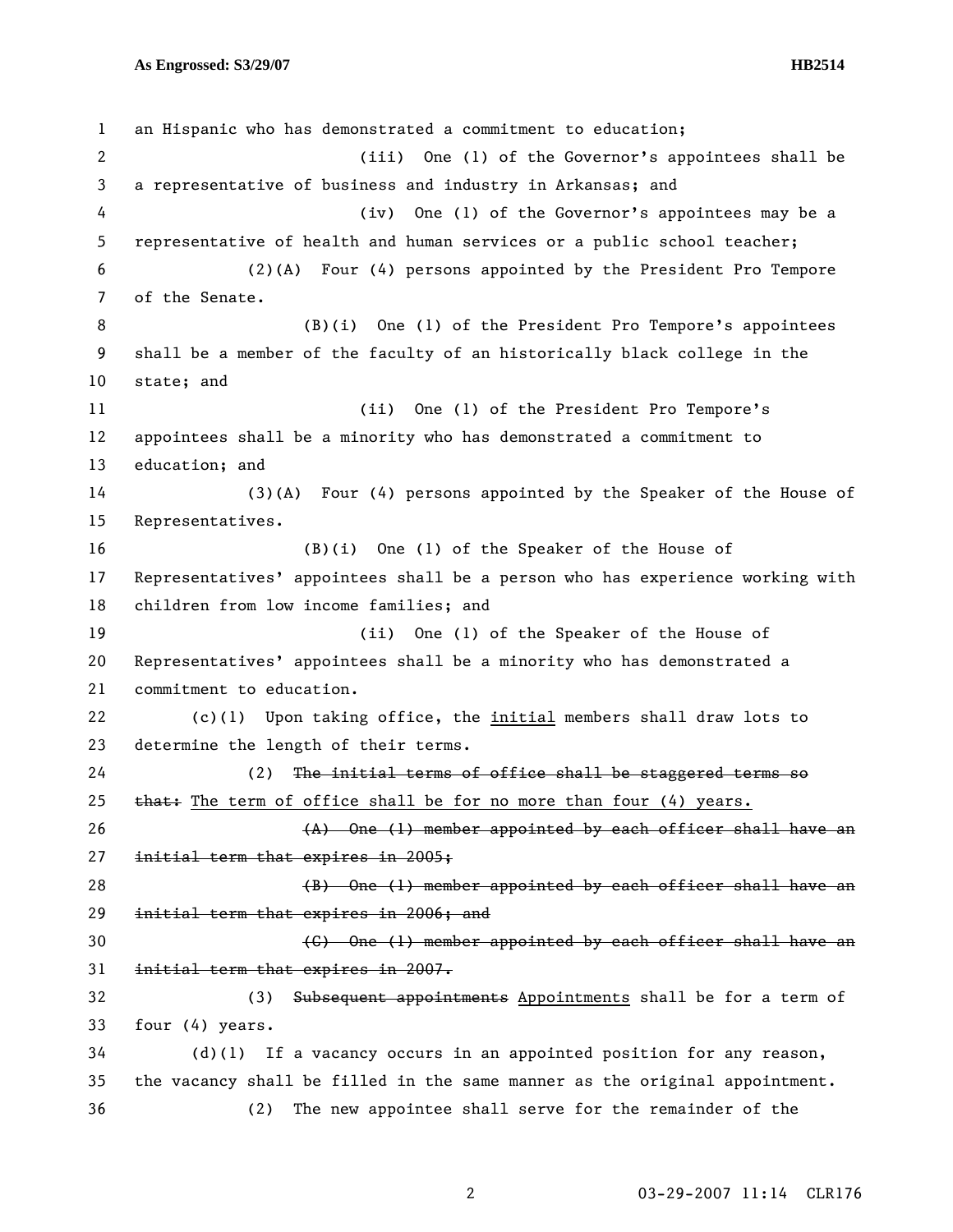| $\mathbf{1}$          | unexpired term.                                                               |  |  |  |  |
|-----------------------|-------------------------------------------------------------------------------|--|--|--|--|
| $\mathbf{2}^{\prime}$ | The Governor shall designate one (1) of his or her appointees<br>$(e)$ (1)    |  |  |  |  |
| 3                     | to serve as chair for the first year.                                         |  |  |  |  |
| 4                     | (2)<br>Thereafter, the commission members shall annually elect a              |  |  |  |  |
| 5                     | chair from among themselves.                                                  |  |  |  |  |
| 6                     | The commission shall meet at times and places the chair deems<br>(f)(1)       |  |  |  |  |
| $\overline{7}$        | necessary but no fewer than four (4) times per calendar year.                 |  |  |  |  |
| 8                     | Commission members shall attend all meetings with no more<br>(2)              |  |  |  |  |
| 9                     | than one (1) unexcused absence.                                               |  |  |  |  |
| 10                    | $(2)(3)$ No meetings shall be held outside the State of Arkansas.             |  |  |  |  |
| 11                    | A majority of the members of the commission shall<br><del>(3)</del> (4)       |  |  |  |  |
| 12                    | constitute a quorum for the purpose of transacting business.                  |  |  |  |  |
| 13                    | $(4)$ (5) All actions of the commission shall be by a majority vote           |  |  |  |  |
| 14                    | of the full membership of the commission.                                     |  |  |  |  |
| 15                    | The commission shall:<br>(g)                                                  |  |  |  |  |
| 16                    | Develop a plan for the state designed to enable all public<br>(1)             |  |  |  |  |
| 17                    | school students to meet the state's student academic achievement standards    |  |  |  |  |
| 18                    | while working toward the goal of narrowing the achievement gaps in public     |  |  |  |  |
| 19                    | schools for the following subgroups:                                          |  |  |  |  |
| 20                    | (A)<br>Economically disadvantaged students; and                               |  |  |  |  |
| 21                    | (B)<br>Students from major racial and ethnic groups;                          |  |  |  |  |
| 22                    | Monitor the Department of Education's efforts to comply with<br>(2)           |  |  |  |  |
| 23                    | federal guidelines on improving the academic achievement of the               |  |  |  |  |
| 24                    | disadvantaged, specifically including, but not limited to, the No Child Left  |  |  |  |  |
| 25                    | Behind Act of 2001.                                                           |  |  |  |  |
| 26                    | (3)(A) Monitor the department's identification of population                  |  |  |  |  |
| 27                    | groups to be motivated in closing the achievement gap efforts.                |  |  |  |  |
| 28                    | The commission may expand the role and scope of the<br>(B)                    |  |  |  |  |
| 29                    | commission to cover specific population groups as identified by the           |  |  |  |  |
| 30                    | department as target groups for closing the achievement gaps; and             |  |  |  |  |
| 31                    | (4)<br>File a report with the chairs of the House Interim Committee           |  |  |  |  |
| 32                    | on Education and the Senate Interim Committee on Education, the Governor, and |  |  |  |  |
| 33                    | the State Board of Education no later than November 1 of each year.           |  |  |  |  |
| 34                    | (h) At the discretion of the Commissioner of Education, the state             |  |  |  |  |
| 35                    | shall provide resources necessary for the following:                          |  |  |  |  |
| 36                    | (1) Relevant training for commission members in research-based                |  |  |  |  |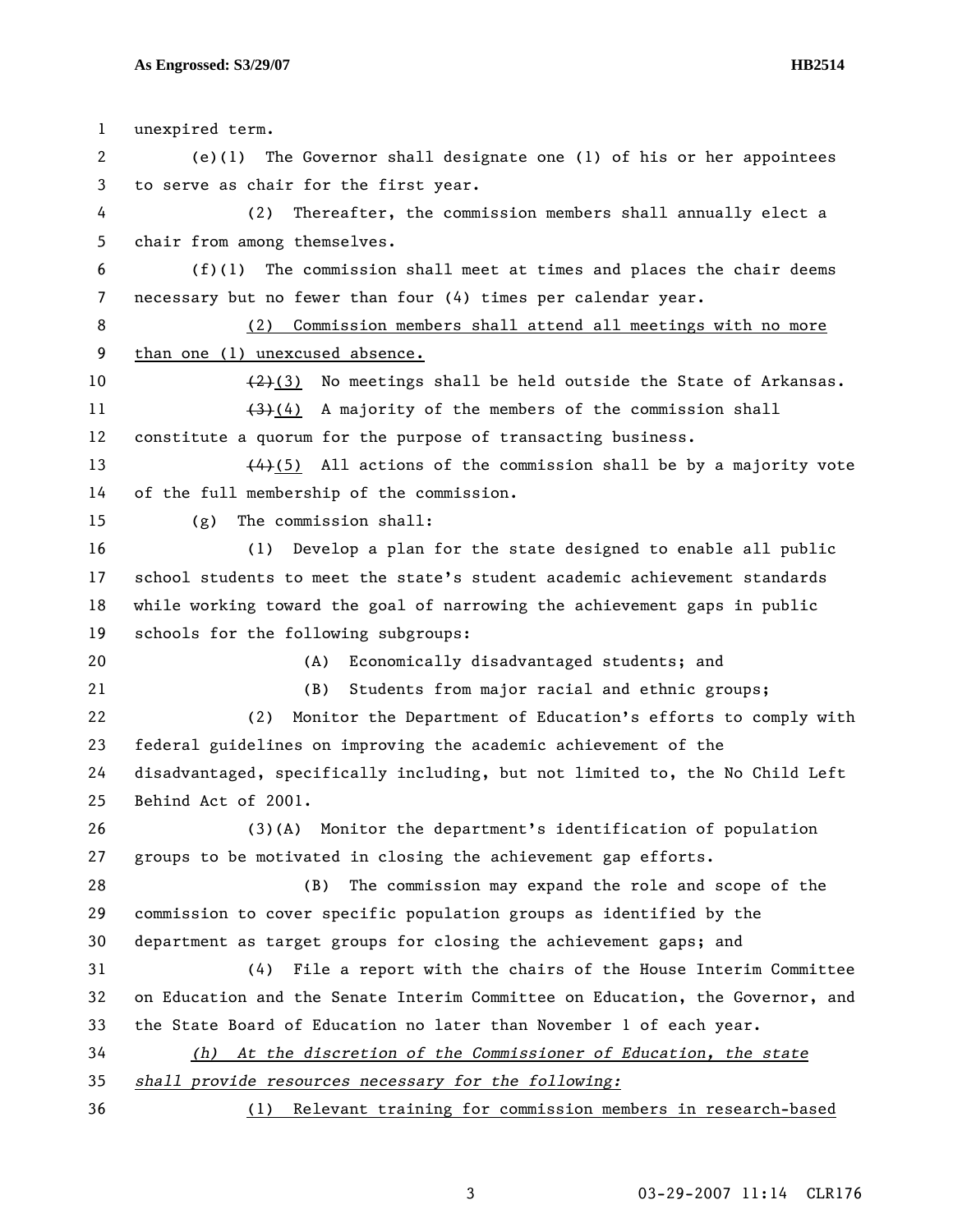| 1  | strategies to close the achievement gap; and                                                                          |  |  |  |  |  |
|----|-----------------------------------------------------------------------------------------------------------------------|--|--|--|--|--|
| 2  | Relevant technical experts to assist in drafting and<br>(2)                                                           |  |  |  |  |  |
| 3  | monitoring the Department of Education's efforts to comply with federal                                               |  |  |  |  |  |
| 4  | guidelines on improving the academic achievement of the disadvantaged,                                                |  |  |  |  |  |
| 5  | specifically including, without limitation, the No Child Left Behind Act of                                           |  |  |  |  |  |
| 6  | 2001;                                                                                                                 |  |  |  |  |  |
| 7  | (3)<br>Travel reimbursements for meetings;                                                                            |  |  |  |  |  |
| 8  | (4)<br>Space and resources to conduct public forums; and                                                              |  |  |  |  |  |
| 9  | (5)<br>Printing and copying costs.                                                                                    |  |  |  |  |  |
| 10 | The commission may study and address topics, including, but not<br>(h)(i)                                             |  |  |  |  |  |
| 11 | limited to:                                                                                                           |  |  |  |  |  |
| 12 | Understanding children of poverty;<br>(1)                                                                             |  |  |  |  |  |
| 13 | (2)<br>Successful strategies with students of poverty;                                                                |  |  |  |  |  |
| 14 | (3)<br>Teacher preparation for student diversity;                                                                     |  |  |  |  |  |
| 15 | (4)<br>Response to language diversity;                                                                                |  |  |  |  |  |
| 16 | (5)<br>Methods of hiding the achievement gap;                                                                         |  |  |  |  |  |
| 17 | (6)<br>Success stories;                                                                                               |  |  |  |  |  |
| 18 | Obstacles to overcome in closing the achievement gap;<br>(7)                                                          |  |  |  |  |  |
| 19 | (8)<br>Alternative intervention strategies for closing the                                                            |  |  |  |  |  |
| 20 | achievement gap;                                                                                                      |  |  |  |  |  |
| 21 | Leadership challenges in closing the achievement gap;<br>(9)                                                          |  |  |  |  |  |
| 22 | The role of parents, families, and caregivers in closing<br>(10)                                                      |  |  |  |  |  |
| 23 | the achievement gap;                                                                                                  |  |  |  |  |  |
| 24 | Parental and community diversity;<br>(11)                                                                             |  |  |  |  |  |
| 25 | (12)<br>The relationship of school to environment and student;                                                        |  |  |  |  |  |
| 26 | The role of school and class size in achievement;<br>(13)                                                             |  |  |  |  |  |
| 27 | Conditional barriers to student access to additional<br>(14)                                                          |  |  |  |  |  |
| 28 | learning opportunities; and                                                                                           |  |  |  |  |  |
| 29 | The profile of underachieving students.<br>(15)                                                                       |  |  |  |  |  |
| 30 | The commission may fund a study on research-based and proven<br>(i)                                                   |  |  |  |  |  |
| 31 | strategies that close achievement gaps among racial, ethnic, and high-poverty                                         |  |  |  |  |  |
| 32 | groups.                                                                                                               |  |  |  |  |  |
| 33 | The department shall provide meeting space and clerical<br>$\left(\frac{1}{2}\right)\left(\frac{1}{2}\right)$ (k) (1) |  |  |  |  |  |
| 34 | support as needed by the commission.                                                                                  |  |  |  |  |  |
| 35 | $(2)(A)$ Members of the commission shall serve without pay.                                                           |  |  |  |  |  |
| 36 | Members of the commission may receive expense<br>(B)                                                                  |  |  |  |  |  |

4 03-29-2007 11:14 CLR176